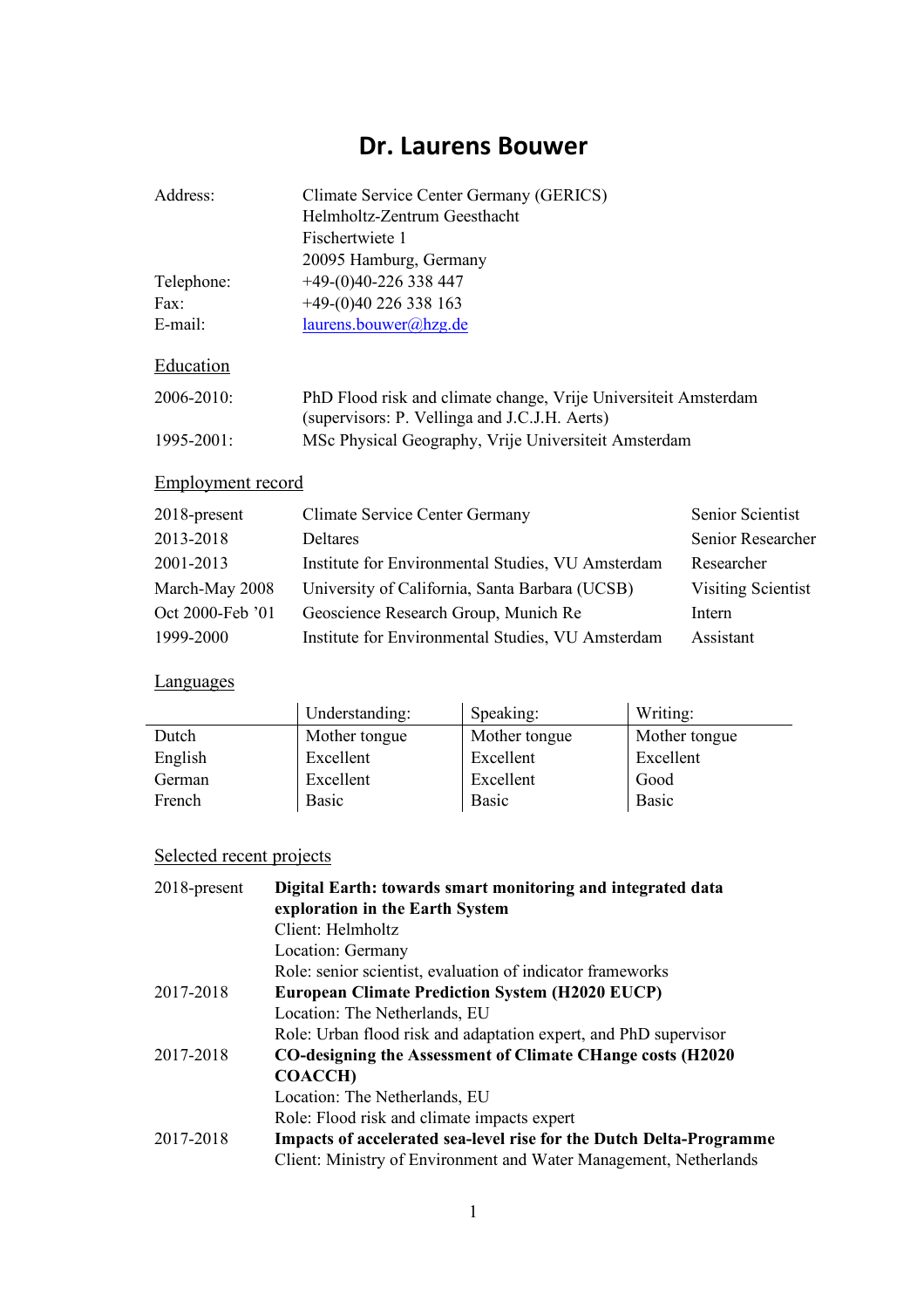|               | Location: The Netherlands                                             |
|---------------|-----------------------------------------------------------------------|
|               | Role: Flood risk expert                                               |
| 2017-2018     | Long term vulnerability assessment and adaptation plan for the San    |
|               | Francisco Public Utilities Commission Water Enterprise Phase I        |
|               | Client: San Francisco Public Utilities Company, Water Enterprise      |
|               | Location: The Netherlands, USA                                        |
|               | Role: Adaptation planning expert                                      |
| 2016-2018     | Water management for road authorities in the face of climate          |
|               | <b>Change (WATCH)</b>                                                 |
|               | Location: Netherlands, EU                                             |
|               | Client: Conference of European Directors of Roads (CEDR)              |
|               | Role: Hydrological expert                                             |
| 2016-2018     | Critical infrastructure and future flood resilience in South Florida  |
|               | (CIFRe)                                                               |
|               | <b>Location: United States</b>                                        |
|               | Client: NOAA-CPO                                                      |
|               | Role: Flood risk expert                                               |
| 2015-2018     | Improving predictions and management of hydrological extremes         |
|               | (H2020 IMPREX)                                                        |
|               | Location: EU, Netherlands                                             |
|               | Client: European Commission                                           |
|               | Role: Flood risk expert, and PhD supervisor                           |
| 2015-2018     | Green growth and win-win strategies for sustainable climate action    |
|               | (H2020 GREEN-WIN)                                                     |
|               | Location: EU, Netherlands                                             |
|               | Client: European Commission                                           |
|               | Role: Coastal adaptation expert                                       |
| 2017          | <b>Assessment of Alternative Flood Mitigation Strategies</b>          |
|               | Client: South Florida Water Management District                       |
|               | Location: Florida, USA                                                |
|               | Role: Project leader and expert coastal flood risk and sea-level rise |
| 2016-2017     | Flood Risk Assessment for Colombo Metropolitan Region                 |
|               | Location: Netherlands, Sri Lanka                                      |
|               | Client: Sri Lanka Ministry of Defence and Urban Development; and      |
|               | World Bank                                                            |
| 2016-2017     | <b>Supporting Resilience to Coastal Hazards in Vietnam</b>            |
|               | Location: Netherlands, Viet Nam                                       |
|               | Client: World Bank                                                    |
| $2015 - 2016$ | Afghanistan multi-hazard risk assessment, cost-benefit analysis, and  |
|               | resilient design recommendations                                      |
|               | Location: Afghanistan, Netherlands                                    |
|               | Client: World Bank, GFDRR                                             |
| 2014-2016     | Flood and drought risk management under climate change: methods       |
|               | for strategy evaluation and cost optimization                         |
|               | Location: United States, Florida                                      |
|               | Client: NOAA-CPO                                                      |
|               | Role: Project leader                                                  |
| 2012-2013     | Enhancing risk management partnerships for catastrophic natural       |
|               | disasters in Europe (FP7 ENHANCE)                                     |
|               | Client: European Commission, DG Research (FP7)                        |
|               | Roles: Project Co-coordinator; and Leader Work Package on Risk        |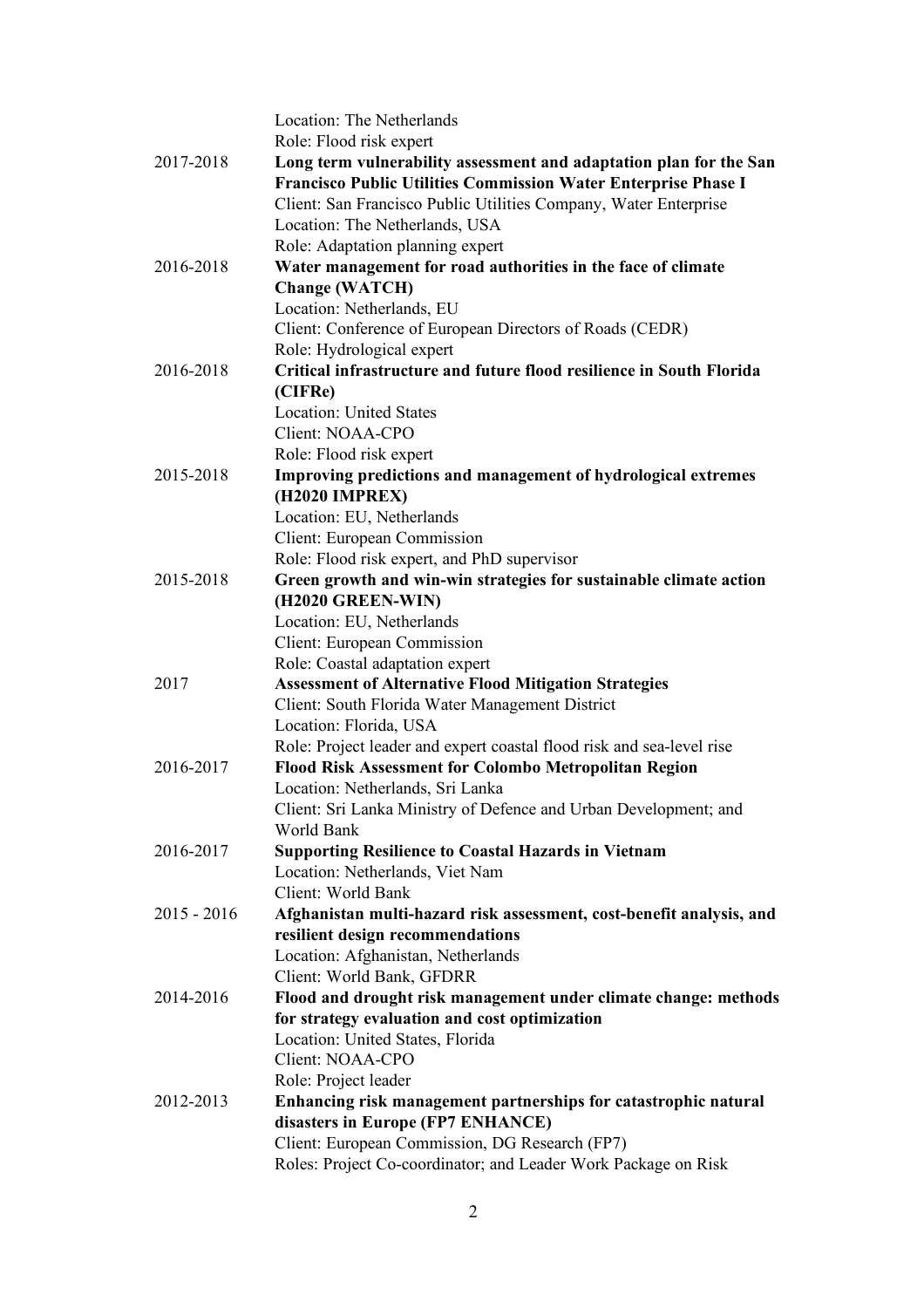|           | Scenarios                                                                                                                                                                                                                                                                       |
|-----------|---------------------------------------------------------------------------------------------------------------------------------------------------------------------------------------------------------------------------------------------------------------------------------|
| 2010-2012 | European responses to climate change: deep emissions reductions<br>and mainstreaming of mitigation and adaptation (FP7 RESPONSES)<br>Client: European Commission, DG Research (FP7)<br>Roles: Project Manager; and Leader Work Package on Cohesion Policy                       |
| 2010-2012 | <b>Costs of Natural Hazards (FP7 ConHaz)</b><br>Client: European Commission, DG Research (FP7)<br>Role: Work Package Leader mitigation and adaptation to natural hazards                                                                                                        |
| 2009-2012 | Climate change and changes in spatial structures in Flanders<br>(CCASPAR)<br>Client: Institute for the Promotion of Innovation by Science and<br>Technology in Flanders (Belgium)<br>Role: Leader land-use projections, flood risk and adaptation                               |
| 2005-2010 | Financial arrangements for disaster losses under climate change<br>Client: BSIK Climate Changes Spatial Planning Programme<br>Role: Project Leader, modelling of flood risks and damages from extreme<br>weather, development of adaptation strategies for the insurance sector |
| 2006-2007 | <b>European Commission Green Paper on climate adaptation</b><br>Client: European Commission, DG Environment<br>Role: workshops and conference, contribution to draft Green Paper                                                                                                |

#### Journal publications

- Bouwer, L.M. (2018). Next generation coastal risk models. *Nature Climate Change,* 8(9), 765- 766.
- Vousdoukas, M.I., Bouziotas, D., Giardino, A., Bouwer, L.M., Mentaschi, L., Voukouvalas, E. & Feyen. L. (2018). Understanding epistemic uncertainty in large-scale coastal flood risk assessment for present and future climates. *Natural Hazards and Earth System Sciences,*  18(8), 2127-2142.
- Wagenaar, D., Lüdtke, S., Bouwer, L.M. & Kreibich, H. (2018). Regional and temporal transferability of multi-variable flood damage models. *Water Resources Research,* 54(5), 3688-3703.
- Dias, P., Arambepola, N.M.S.I., Weerasinghe, K., Weerasinghe, K.D.N., Wagenaar, D., Bouwer, L.M. & Gehrels, H. (2018). Development of damage functions for flood risk assessment in the city of Colombo (Sri Lanka). *Procedia Engineering,* 212, 332-339.
- Bouwer, L.M. & Jonkman, S.N. (2018). Global mortality from storm surges is decreasing. *Environmental Research Letters,* 13(1), 014008.
- Kreibich, H., Di Baldassarre, G., Vorogushyn, S., Aerts, J.C.J.H., Apel, H., Aronica, G.T., Arnbjerg-Nielsen, K., Bouwer, L.M., Bubeck, P., Chinh, D.T., Caloiero, T., Cortès, M., Gain, A.K., Giampá, V., Kuhlicke, C., Kundzewicz, Z.W., Llasat, M.C., Mård, J., Matczak, P., Mazzoleni, M., Molinari, D., Dung, N.V., Petrucci, O., Schröter, K., Slager, K., Thieken, A.H., Ward, P.J. & Merz, B. (2017). Adaptation to flood risk: results of international paired flood event studies. *Earth's Future,* 5(10), 953-965.
- Wagenaar, D., De Jong, J. & Bouwer, L.M. (2017). Multi-variable flood damage modelling with limited data using supervised learning approaches. *Natural Hazards and Earth System Sciences,* 17(9), 1683-1696.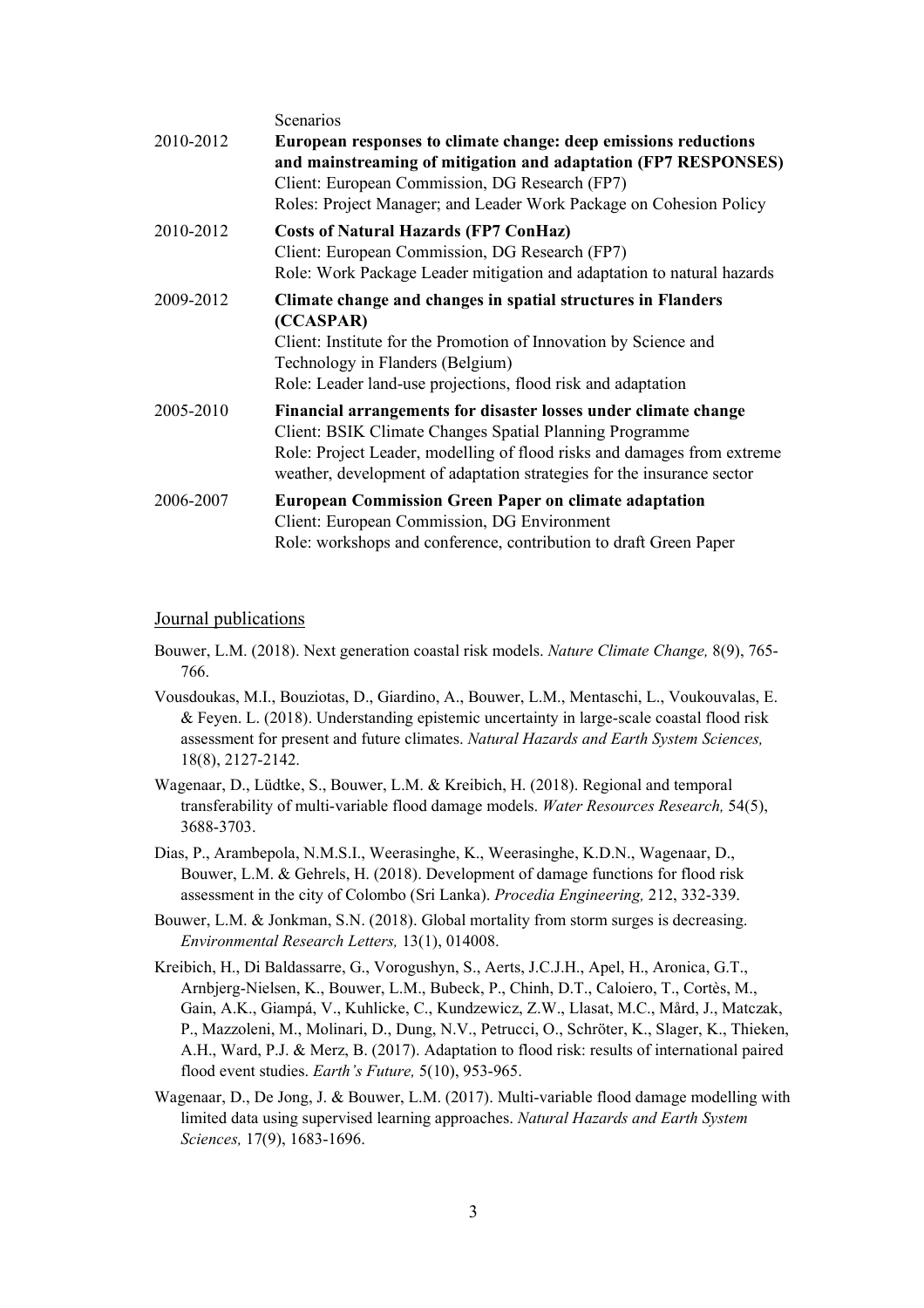- Surminski, S., Bouwer, L.M. & Linnerooth-Bayer, J. (2016). How insurance can support climate resilience. *Nature Climate Change,* 6(4), 333-334.
- Botzen, W.J.W. & Bouwer, L.M. (2016). Weather indicators for insured hail-storm damage to motor vehicles and potential climate change impacts. *The Geneva Papers on Risk and Insurance: Issues and Practice,* 41(3), 512-527.
- Scussolini, P., Aerts, J.C.J.H., Jongman, B., Bouwer, L.M., Winsemius, H.C., De Moel, H. & Ward, P.J. (2016). FLOPROS: an evolving global database of flood protection standards. *Natural Hazards and Earth System Sciences,* 16(5), 1049 -1061.
- Van den Hurk, B., Bouwer, L.M., Buontempo, C., Döscher, R., Ercin, E., Hananel, C., Hunink, J.E., Kjellström, E., Klein, B., Manez, M., Pappenberger, F., Pouget, L., Ramos, M.H., Ward, P.J., Weerts, A.H. & Wijngaard, J.B. (2016). Improving predictions and management of hydrological extremes through climate services: www.imprex.eu. *Climate Services,* 1(1), 6-11.
- Wagenaar, D., De Bruijn, K.M., Bouwer, L.M. & De Moel, H. (2016). Uncertainty in flood damage estimates and its potential effect on investment decisions. *Natural Hazards and Earth System Sciences,* 16(1), 1-14.
- Mechler, R. & Bouwer, L.M. (2015). Understanding trends and projections of disaster losses and climate change: is vulnerability the missing link? *Climatic Change,* 133(1), 23-35.
- Hanger, S., Haug, C., Lung, T. & Bouwer, L.M. (2015). Mainstreaming climate change in regional development policy in Europe: four insights from the 2007-2013 programming period. *Regional Environmental Change,* 15(6), 973-985.
- Berkhout, F., Bouwer, L.M., Bayer, J., Bouzid, M., Cabeza, M., Hanger, S., Hof, A., Hunter, P., Meller, L., Patt, A., Pfluger, B., Rayner, T., Reichardt, K. & Van Teeffelen, A. (2015). European policy responses to climate change: progress on mainstreaming emissions reduction and adaptation. *Regional Environmental Change,* 15(6), 949-959.
- Kreibich, H., Bouwer, L.M. & Schwarze, R. (2015). Current advances in analysis, modelling and mitigation of the costs of natural hazards. *Natural Hazards and Earth System Sciences,* 15(6), 1157-1162.
- Bouwer, L.M., Papyrakis, E., Poussin, J., Pfurtscheller, C. & Thieken, A.H. (2014). The costing of measures for natural hazard mitigation in Europe. *Natural Hazards Review,* 15(4), 04014010.
- Kreibich, H., Van den Bergh, J.C.J.M., Bouwer, L.M., Bubeck, P., Ciavola, P., Green, C., Hallegatte, S., Logar, I., Meyer, V., Schwarze, R. & Thieken, A.H. (2014). Costing natural hazards. *Nature Climate Change,* 4(5), 304-306.
- Mechler, R., Bouwer, L.M., Linnerooth-Bayer, J., Hochrainer-Stigler, S., Aerts, J.C.J.H., Surminski, S. & Williges, K. (2014). Managing unnatural disaster risk from climate extremes. *Nature Climate Change,* 4(4), 235-237.
- Jongman, B., Hochrainer-Stigler, S., Feyen, F., Aerts, J.C.J.H., Mechler, R., Botzen, W.J.W., Bouwer, L.M., Pflug, G., Rojas, R. & Ward, P. (2014). Increasing stress on disaster risk finance due to large floods. *Nature Climate Change,* 4(4), 264-268.
- Merz, B., J. Aerts, J., Arnbjerg-Nielsen, K., Baldi, M., Becker, A., Bichet, A., Blöschl, G., Bouwer, L.M., Brauer, A., Cioffi, F., Delgado, J.M., Gocht, M., Guzzetti, F., Harrigan, S., Hirschboeck, K., Kilsby, C., Kron, W., Lall, U., Merz, R., Nissen, K., Salvatti, P., Swierczynski, T., Ulbrich, U., Viglione, A., Ward, P., Weiler, M., Wilhelm, B. & Nied, M. (2014). Floods and climate: emerging perspectives for flood risk assessment and management. *Natural Hazards and Earth System Sciences,* 14(7), 1921-1942.
- Bouma, J.A., Biggs, T.W. & Bouwer, L.M. (2014). Comment on Garg et al (2012) Up-scaling potential impacts on water flows from agricultural water interventions: opportunities and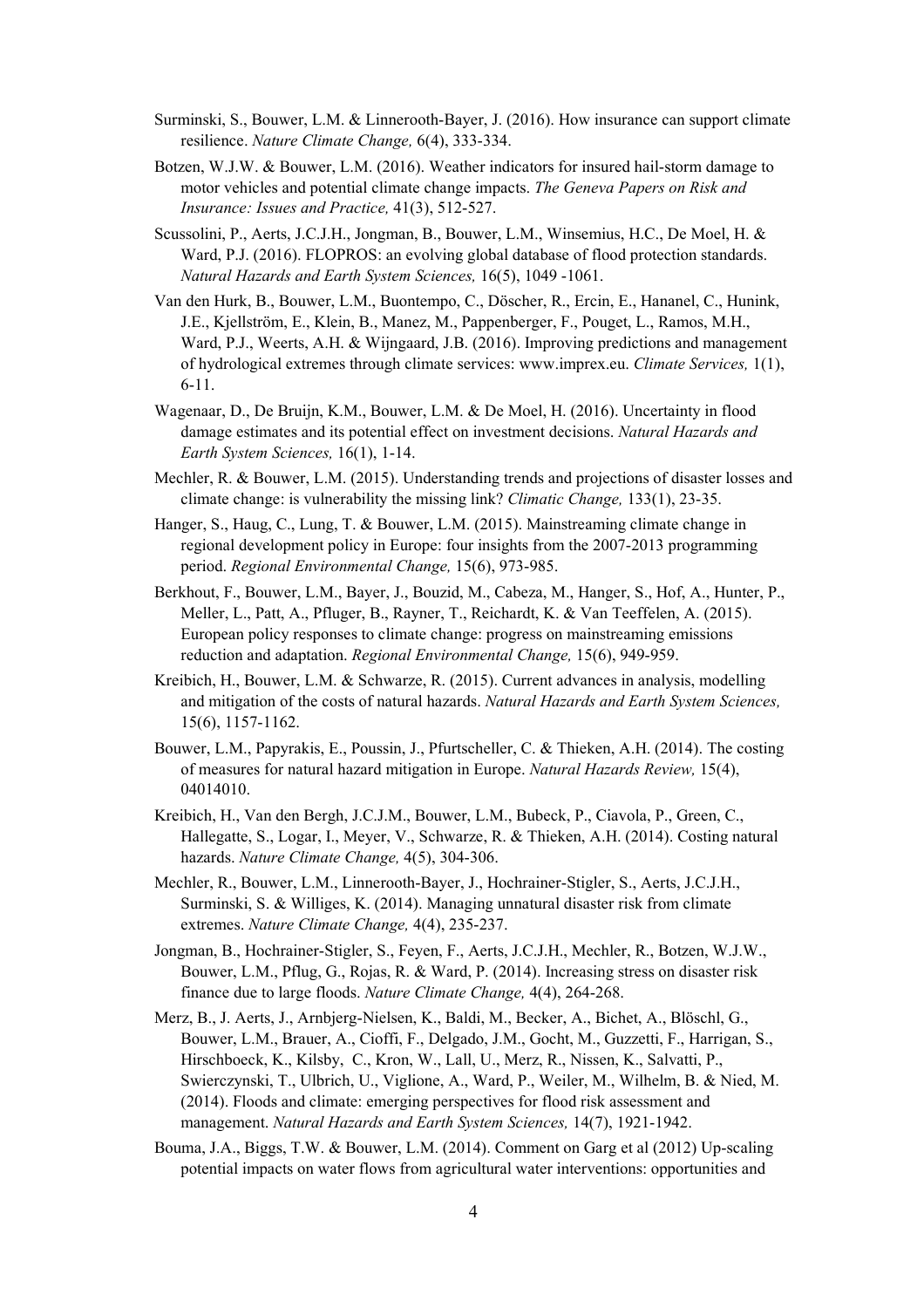trade-offs in the Osman Sagar catchment, Musi sub-basin, India. *Hydrological Processes,* 28(8), 3350-3351.

- Kundzewicz, Z.W., Kanae, S., Seneviratne, S.I., Handmer, J., Nicholls, N., Peduzzi, P., Mechler, R., Bouwer, L.M., Arnell, N., Mach, K., Muir-Wood, R., Brakenridge, G.R., Kron, W., Honda, Y., Benito, G., Takahashi, K. & Sherstyukov, B. (2014). Changing flood risk: global and regional perspectives. *Hydrological Sciences Journal,* 59(1), 1-28.
- Koks, E.E., De Moel, H., Aerts, J.C.J.H. & Bouwer, L.M. (2014). Effect of spatial adaptation measures on flood risk: study of coastal floods in Belgium. *Regional Environmental Change,*  14(1), 413-425.
- Jacob, D., Petersen, J., Eggert, B., Alias, A., Bossing Christensen, O., Bouwer, L.M., Braun, A., Colette, A., Deque, M., Georgievski, G., Georgopoulou, E., Gobiet, A., Menut, L., Nikulin, G., Haensler, A., Hempelmann, N., Jones, C., Keuler, K., Kovats, S., Kröner, N., Kotlarski, S., Kriegsmann, A., Martin, E., Van Meijgaard, E., Moseley, C., Pfeifer, S., Preuschmann, S., Rademacher, C., Radtke, K., Rechid, D., Rounsevell, M., Samuelsson, P., Somot, S., Soussana, J.F., Teichmann, C., Valentini, R., Vautard, R., Weber, B. & Yiou, P. (2014). EURO-CORDEX: new high-resolution climate change projections for European impact research. *Regional Environmental Change,* 14(2), 563-578.
- De Moel, H., Bouwer, L.M. & Aerts, J.C.J.H. (2014). Uncertainty and sensitivity of flood risk calculations for a dike ring in the south of the Netherlands. *Science of the Total Environment,* 473-474 (1), 224-234.
- Lung, T., Dosio, A., Becker, W., Lavalle, C. & Bouwer, L.M. (2013). Assessing the influence of climate model uncertainty on EU-wide climate change impact indicators. *Climatic Change,* 120(1-2), 211-227.
- Bouwer, L.M. (2013). Projections of future extreme weather losses under changes in climate and exposure. *Risk Analysis,* 33(5), 915-930.
- Lung, T., Lavalle, C., Hiederer, R., Dosio, A., Bouwer L.M. (2013). A multi-hazard regional level impact assessment for Europe combining indicators of climatic and non-climatic change. *Global Environmental Change,* 23(2), 522-536*.*
- Meyer, V., Becker, N., Markantonis, V., Schwarze, R., Van den Bergh, J.C.J.M., Bouwer, L.M., Bubeck, P., Ciavola, P., Genovese, E., Green, C., Hallegatte, S., Kreibich, H., Lequeux, Q., Logar, I., Papyrakis, E., Pfurtscheller, C., Poussin J., Przyluski, V., Thieken, A.H. & Viavattene, C. (2013). Assessing the costs of natural hazards: state-of-the-art and knowledge gaps. *Natural Hazards and Earth System Sciences,* 13(5), 1351-1373.
- Bouma, J.A., Biggs, T.W. & Bouwer, L.M. (2011). The downstream externalities of harvesting rainwater in semi-arid watersheds: an Indian case study. *Agricultural Water Management,* 98(7), 1162-1170.
- Bouwer, L.M. (2011). Have disaster losses increased due to anthropogenic climate change? *Bulletin of the American Meteorological Society,* 92(1), 39-46.
- Bouwer, L.M. & Botzen, W.J.W. (2011). How sensitive are US hurricane damages to climate? Comment on a paper by W.D. Nordhaus. *Climate Change Economics,* 1(2), 1-7.
- Bubeck, P., De Moel, H., Bouwer, L.M., & Aerts, J.C.J.H. (2011). How reliable are projections of future flood damage? *Natural Hazards and Earth System Sciences,* 11(12), 3293-3306.
- Bouwer, L.M., Bubeck, P. & Aerts, J.C.J.H. (2010). Changes in future flood risk due to climate and development in a Dutch polder area. *Global Environmental Change,* 20(3), 463-471.
- Botzen, W.J.W., Bouwer, L.M. & Van den Bergh, J.C.J.M. (2010). Climate change and hailstorm damage: empirical evidence and implications for agriculture and insurance. *Resource and Energy Economics,* 32(3), 341-362.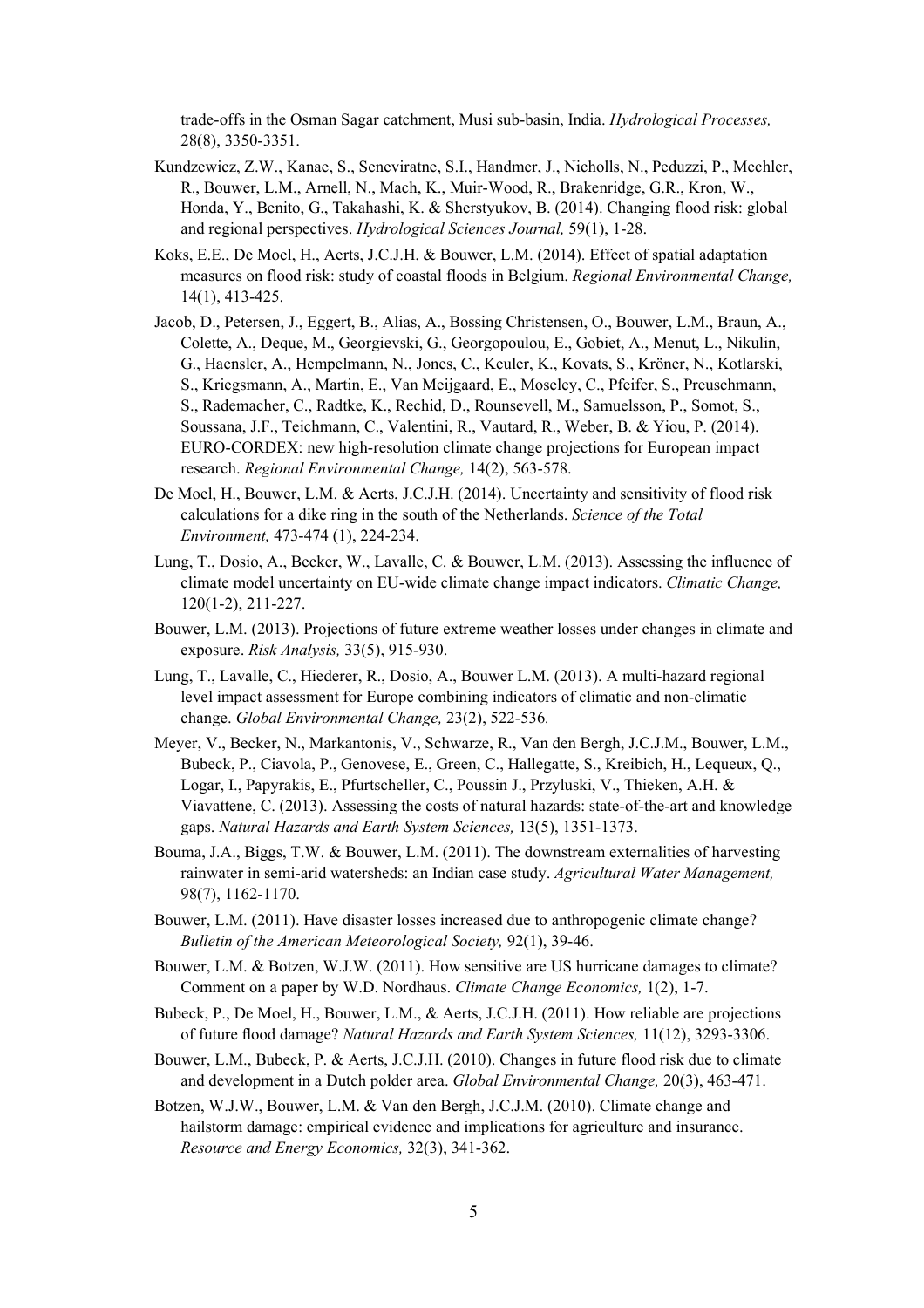- Botzen, W.J.W., Van den Bergh, J.C.J.M. & Bouwer, L.M. (2010). Climate change and increased risk for the insurance sector: a global perspective and an assessment for the Netherlands. *Natural Hazards,* 52(3), 577-598.
- Martens, P., Aerts, J.C.J.H., Amelung, B., Bouwer, L.M., Chang, C.T., Huynen, M., Van Ierland, E.C., Van Koppen, C.S.A., McEvoy, D., Mol., A.P.J., & Van Tatenhove, J. (2010). Imagining the unimaginable: synthesis of essays on abrupt and extreme climate change. *Current Opinion in Environmental Sustainability,* 2(5-6), 347-355.
- Ward, P.J., Beets, W., Bouwer, L.M., Aerts, J.C.J.H. & Renssen, H. (2010). Sensitivity of river discharge to ENSO. *Geophysical Research Letters,* 37(12), L12402.
- Bouwer, L.M., Bubeck, P., Wagtendonk, A.J. & Aerts, J.C.J.H. (2009). Inundation scenarios for flood damage evaluation in polder areas. *Natural Hazards and Earth System Sciences,* 9(6), 1995-2007.
- Vermaat, J.E., & Bouwer, L.M. (2009). Less ice on the Baltic reduces the extent of hypoxic bottom waters and sedimentary phosphorus release. *Estuarine, Coastal and Shelf Science,*  82(4), 689-691.
- Maaskant, B., Jonkman, S.N., & Bouwer, L.M. (2009). Future risk of flooding: an analysis of changes in potential loss of life in South Holland (The Netherlands). *Environmental Science & Policy,* 12(2), 157-169.
- Bouwer, L.M., Vermaat, J.E. & Aerts, J.C.J.H. (2008). Regional sensitivities of mean and peak river discharge to climate variability in Europe. *Journal of Geophysical Research-Atmospheres,* 113, D19103.
- Bouwer, L.M., Biggs, T.W. & Aerts, J.C.J.H. (2008). Estimates of spatial variation in evaporation using satellite-derived surface temperature and a water balance model. *Hydrological Processes,* 22(5), 670-682.
- Olsthoorn, X., Van der Werff, P., Bouwer, L.M. & Huitema, D. (2008). Neo-Atlantis: The Netherlands under a five-metre sea level rise. *Climatic Change,* 91(1-2), 103-122.
- Bouwer, L.M., Crompton, R.P., Faust, E., Höppe, P. & Pielke, Jr., R.A. (2007). Confronting disaster losses. *Science,* 318, 753.
- Warner, K., Bouwer, L.M. & Ammann, W. (2007). Financial services and disaster risk finance: examples from the community level. *Environmental Hazards,* 7(1), 32-39.
- Aerts, J.C.J.H., Renssen, H., Ward, P.J., de Moel, H., Odada, E., Bouwer, L.M. & Goosse, H. (2006). Sensitivity of global river discharges under Holocene and future climate conditions. *Geophysical Research Letters,* 33(19), L19401.
- Bouwer, L.M., Aerts, J.C.J.H., Droogers, P. & Dolman, A.J. (2006). Detecting the long-term impacts from climate variability and increasing water consumption on runoff in the Krishna river basin (India). *Hydrology and Earth System Sciences,* 10(5), 703-713.
- Bouwer, L.M., Vermaat, J.E. & Aerts, J.C.J.H. (2006). Winter atmospheric circulation and river discharge in northwest Europe. *Geophysical Research Letters,* 33(6), L06403.
- Bouwer, L.M. & Aerts, J.C.J.H. (2006). Financing climate change adaptation. *Disasters,* 30(1), 49-63.
- Bouwer, L.M. & Vellinga, P. (2005). Some rationales for risk sharing and financing adaptation. *Water Science and Technology*, 51(5), 89-95.
- Hoff, H., Warner, K. & Bouwer, L.M. (2005). The role of financial services in climate adaptation in developing countries. *Vierteljahrshefte zur Wirtschaftsforschung,* 74(2), 196- 207.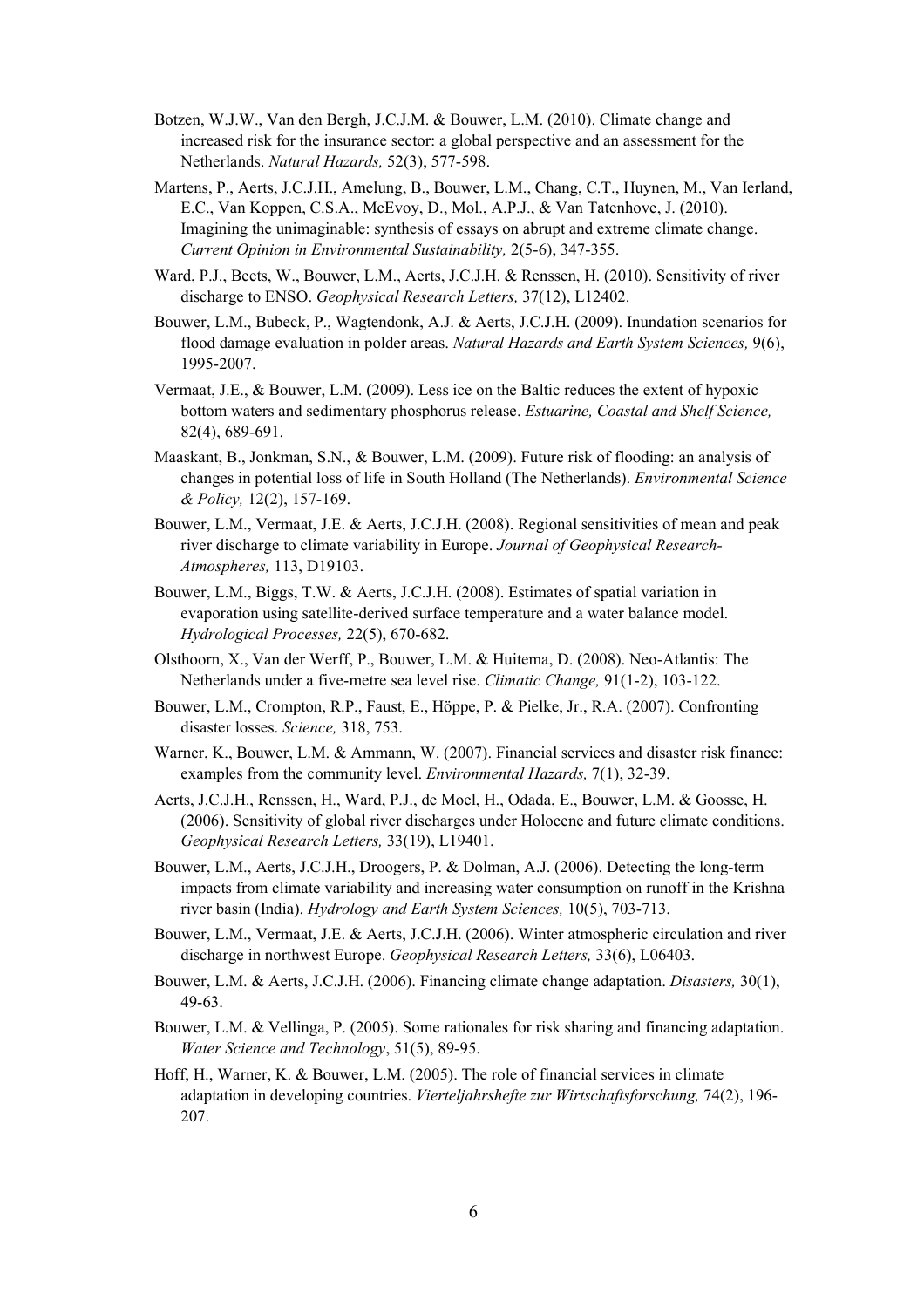- Houtgast, R.F., Van Balen, R.T, Bouwer, L.M., Brand, G.B.M. & Brijker, J.M. (2002). Late Quaternary activity of the Feldbiss Fault Zone, Roer Valley Rift System, the Netherlands, based on displaced fluvial terrace fragments. *Tectonophysics,* 352(3-4) 295-315.
- Prins, M.A., Bouwer, L.M., Beets, C.J., Troelstra, S.R., Weltje, G.J., Kruk, R.W., Kuijpers, A. & Vroon, P.Z. (2002). Ocean circulation and iceberg discharge in the glacial North Atlantic: inferences from unmixing of sediment size distributions. *Geology,* 30(6) 555-558.

#### Other journal contributions

- Bouma, J.A., Biggs, T.W. & Bouwer, L.M. (2014). Comment on Garg et al (2012) Up-scaling potential impacts on water flows from agricultural water interventions: opportunities and trade-offs in the Osman Sagar catchment, Musi sub-basin, India. *Hydrological Processes,*28(8), 3350-3351.
- Zethof, M., Kolen, B. & Bouwer, L.M. (2014). Meerlaagsveiligheid: integratie water en ruimte. *Land en Water,* No. 3, 34-36.
- Kolen, B., Jonkman, B. & Bouwer, L.M. (2012). Anderhalf jaar na de Tohoku tsunami in Japan: leren van de zoektocht naar een acceptabel risico voor een nieuw waterveiligheidsbeleid tijdens de wederopbouw. *Water Governance,* 04/2012, 42-46.
- Bouwer, L.M. (2011). Reply to comments on "Have disaster losses increased due to anthropogenic climate change?". *Bulletin of the American Meteorological Society,* 92(6), 792-793.
- Aerts, J.C.J.H., Botzen, W.J.W. & Bouwer, L.M. (2008). Rol verzekering binnen geïntegreerde aanpak van overstromingsrisico's. *Magazine Nationale Veiligheid en Crisisbeheersing,*  Jaargang 1, Nummer 9, 34-35. (in Dutch)
- Bouwer, L.M., Botzen, W.J.W. & Aerts, J.C.J.H. (2007). Klimaatverandering en verzekeren van rampschade. *H2O, Tijdschrift voor Watervoorziening en Waterbeheer,* Nummer 22, 23-25. (in Dutch)
- Bouwer, L.M. & Aerts, J.C.J.H. (2006). How can we maximize the impact of adaptation measures to support sustainable development? *Natural Resources Forum,* 30(4), 328-329.
- Pielke, Jr., R.A., Agrawala, S., Bouwer, L.M., Burton, I., Changnon, S., Glantz, M.H., Hooke, W.H., Klein, R.J.T., Kunkel, K., Mileti, D., Sarewitz, D., Tompkins, E.L., Stehr, N. & Von Storch, H. (2005). Clarifying the attribution of recent disaster losses: a response to Epstein and McCarthy. *Bulletin of the American Meteorological Society,* 86(10), 1481-1483.

Editor journal special issues

- Kreibich, H., Bouwer, L.M., Schwarze, R. & Guzetti, F. (eds.). *Natural Hazards and Earth System Sciences*, Special Issue: Costs of Natural Hazards (2014).
- Berkhout, F. & Bouwer, L.M. (eds.). *Regional Environmental Change*, Special Issue: RESPONSES Project (2015).

#### Edited books

- Mechler, R., Bouwer, L.M., Schinko, T., Surminski, S. & Linnerooth-Bayer, J. (eds.) (2018). *Loss and Damage from Climate Change: Concepts, Principles and Policy Options.* Springer.
- Allaert, G., Bouwer, L.M., De Sutter, R., Gulinck, H., Meire, P. Van Damme, S., Van den Broeck, P., Van Eetvelde, V. (eds.) (2012). *Klimaat in Vlaanderen als Ruimtelijke Opgave.* Academia Press, Gent.
- Vermaat, J.E., Bouwer, L.M., Turner, R.K. & Salomons, W. (eds.) (2005). *Managing European Coasts: Past Present and Future.* Springer, Berlin, 387 pp.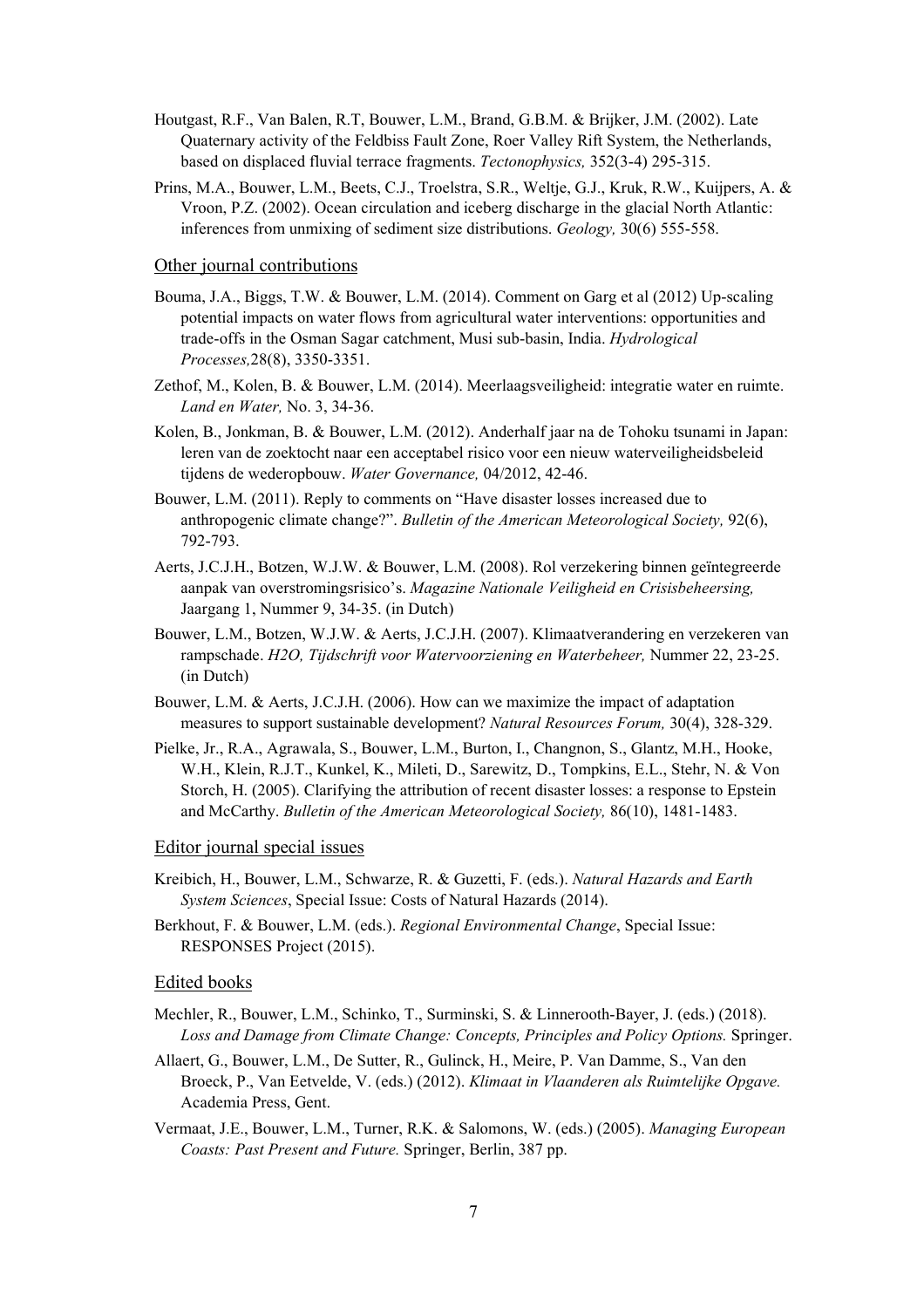#### Peer-reviewed book chapters

- Kovats, S., Valentini, R., Bouwer, L.M., Georgopoulou, E., Jacob, D., Martin, E., Rounsevell, M., Soussana, J.F. (2014). Europe. Chapter 23 in: Field, C.B. et al. (eds.). *Climate Change 2014: Impacts, Adaptation, and Vulnerability. Contribution of Working Group II to the Fifth Assessment Report of the Intergovernmental Panel on Climate Change.* Cambridge University Press, Cambridge, UK, and New York, NY, USA, 1267-1326.
- Cramer, W., Yohe, G., Auffhammer, M., Huggel, C., Molau, U., Da Silva Dias, M.A.F., Solow, A., Stone, D., Tibig, L., Bouwer, L.M., Carey, M., Cogley, G., Coumou, D., Estrada, Y.O., Faust, E., Hansen, G., Hoegh-Guldberg, O., House, J., Hsiang, S., Hughes, L., Kovats, S., Leadley, P., Lobell, D., Parmesan, C., Poloczanska, E., Pörtner, H.O. & Reisinger, A. (2014). Detection and attribution of observed impacts. Chapter 18 in: Field, C.B. et al. (eds.). *Climate Change 2014: Impacts, Adaptation, and Vulnerability. Contribution of Working Group II to the Fifth Assessment Report of the Intergovernmental Panel on Climate Change.* Cambridge University Press, Cambridge, UK, and New York, NY, USA, 979-1037.
- Handmer, J., Y. Honda, Z.W. Kundzewicz, N. Arnell, G. Benito, J. Hatfield, I.F. Mohamed, P. Peduzzi, S. Wu, B. Sherstyukov, K. Takahashi, Z. Yan, A. Abdulla, L.M. Bouwer, J. Campbell, M. Hashizume, F. Hattermann, R. Heilmayr, A. Keating, M. Ladds, K.J. Mach, M.D. Mastrandrea, R. Mechler, C. Nobre, A. Sanghi, J. Screen, J. Smith, A. Velegrakis, W. Vergara, A.M. Waite, J. Westrich, J. Whittaker, Y. Yunhe & H. Yamano (2012). Changes in impacts of climate extremes: human systems and ecosystems. Chapter 4 in: Field, C.B., V. Barros, T.F. Stocker, D. Qin, D.J. Dokken, K.L. Ebi, M.D. Mastrandrea, K.J. Mach, G.K. Plattner, S.K. Allen, M. Tignor, & P.M. Midgley (eds.). *Managing the Risks of Extreme Events and Disasters to Advance Climate Change Adaptation. A Special Report of Working Groups I and II of the Intergovernmental Panel on Climate Change*. Cambridge University Press, Cambridge, UK, and New York, NY, USA, 231-290.
- Bouwer, L.M., De Moel, H. & Aerts, J.C.J.H. (2008). The potential impacts of climate change on freshwater availability in the Krishna river delta (India). Chapter 33 in: Krishnamurthy, R.R., *et al.* (eds.). *Integrated Coastal Zone Management: The Global Challenge.* Research Publishing Services, Singapore, 625-640.
- Bouwer, L.M. & Vellinga, P. (2007). On the flood risk in The Netherlands. Chapter 24 in: Begum, S., Stive, M.J.F. & Hall, J.W. (eds.). *Flood Risk Management in Europe: Innovation in Policy and Practice.* Springer, Berlin, 469-484.
- Bouwer, L.M. & Vellinga, P. (2002). Changing climate and increasing costs: implications for liability and insurance. In: Beniston, M. (ed.). *Climatic Change: Implications for the Hydrological Cycle and for Water Management.* Kluwer, Dordrecht, 429-444.
- Vellinga, P., Mills, E., Berz, G., Bouwer, L.M., Huq, S., Kozak, L.A., Palutikof, J., Schanzenbächer, B. & Soler, G. (2001). Insurance and other financial services. Chapter 8 in: McCarthy, J.J., O.F. Canziani, N.A. Leary, D.J. Dokken, and K.S. White (eds.) *Climate Change 2001: Impacts, Adaptation, and Vulnerability. Contribution of Working Group II to the Third Assessment Report of the Intergovernmental Panel on Climate Change.* Cambridge University Press, Cambridge, 417-450.

#### Other book chapters

Bouwer, L.M., Capriolo, A., Chiabai, A., Foudi, S., Garrote, L., Harmáčková, Z.V., Iglesias, A., Jeuken, A., Olazabal, M., Spadaro, J., Taylor, T. & Zandersen, M. (2018). Upscaling the Impacts of Climate Change in Different Sectors and Adaptation Strategies. Chapter 4 in: Adapting to Climate Change in Europe: Exploring Sustainable Pathways - from Local Measures to Wider Policies, Springer, 173-243.